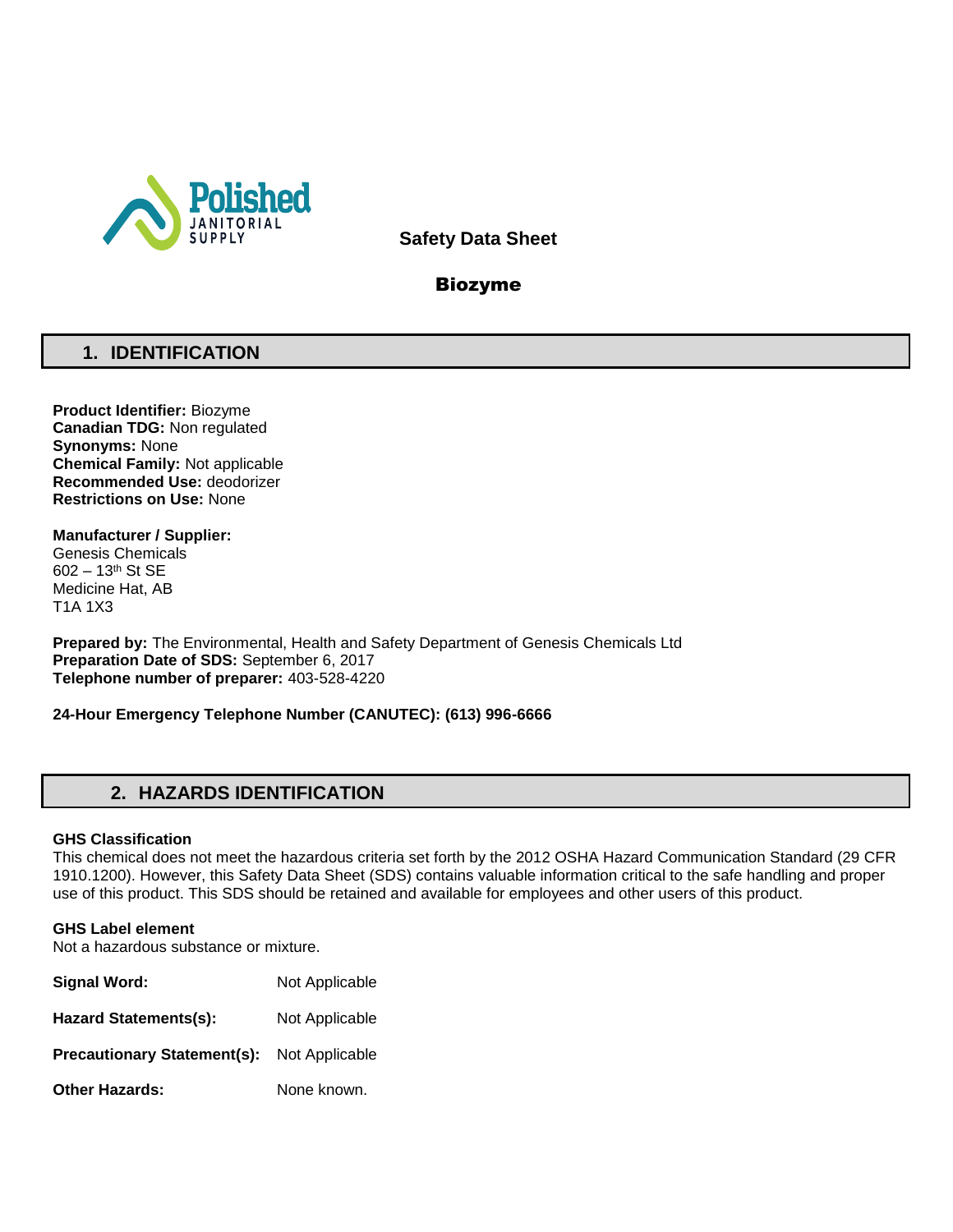# **3. COMPOSITION/INFORMATION ON INGREDIENTS**

Product is entirely composed of non-regulated, non-hazardous materials

## **Notes**

\*\*If Chemical Name/CAS No is "proprietary" and/or Weight-% is listed as a range, the specific chemical identity and/or percentage of composition has been withheld as a trade secret.\*\*

# **4. FIRST AID MEASURES**

# **First-aid Measures**

## **Inhalation**

Remove victim to fresh air and keep at rest in a position comfortable for breathing. If effects occur consult a physician.

# **Skin Contact**

Flush with copious amounts of water as a precaution. If skin irritation or a rash occurs, get medical

# advice/attention.

## **Eye Contact**

Immediately rinse the contaminated eye(s) with lukewarm, gently flowing water for 15-20 minutes, while holding the eyelid(s) open. Take care not to rinse contaminated water into the unaffected eye or onto the face. Remove contact lenses, if present and easy to do. If eye irritation persists, get medical advice/attention.

# **Ingestion**

Wash out mouth with water. Remove dentures if any. Do not induce vomiting unless directed to do so by medical personnel. If vomiting occurs, the head should be kept low so that vomit does not enter the lungs. Get medical attention if adverse health effects persist or are severe.

## **Most Important Symptoms and Effects, Acute and Delayed**

Non known.

## **Immediate Medical Attention and Special Treatment**

# **Special Instructions**

Treat symptomatically and supportively.

# **5. FIRE-FIGHTING MEASURES**

## **Extinguishing Media**

**Suitable Extinguishing Media** Water spray, carbon dioxide, dry chemical powder or appropriate foam. **Unsuitable Extinguishing Media**  Non known.

## **Specific Hazards Arising from the Chemical**

Exposure to combustion products may be a hazard to health.

**Special Protective Equipment and Precautions for Fire-fighters** 

Evacuate area. Approach fire from upwind to avoid hazardous vapours or gases.

Before entry, especially into confined areas, use an appropriate monitor to check for: toxic gases or vapours, flammable or explosive atmosphere.

Fire-fighters may enter the area if positive pressure SCBA and full Bunker Gear is worn. If there is potential for skin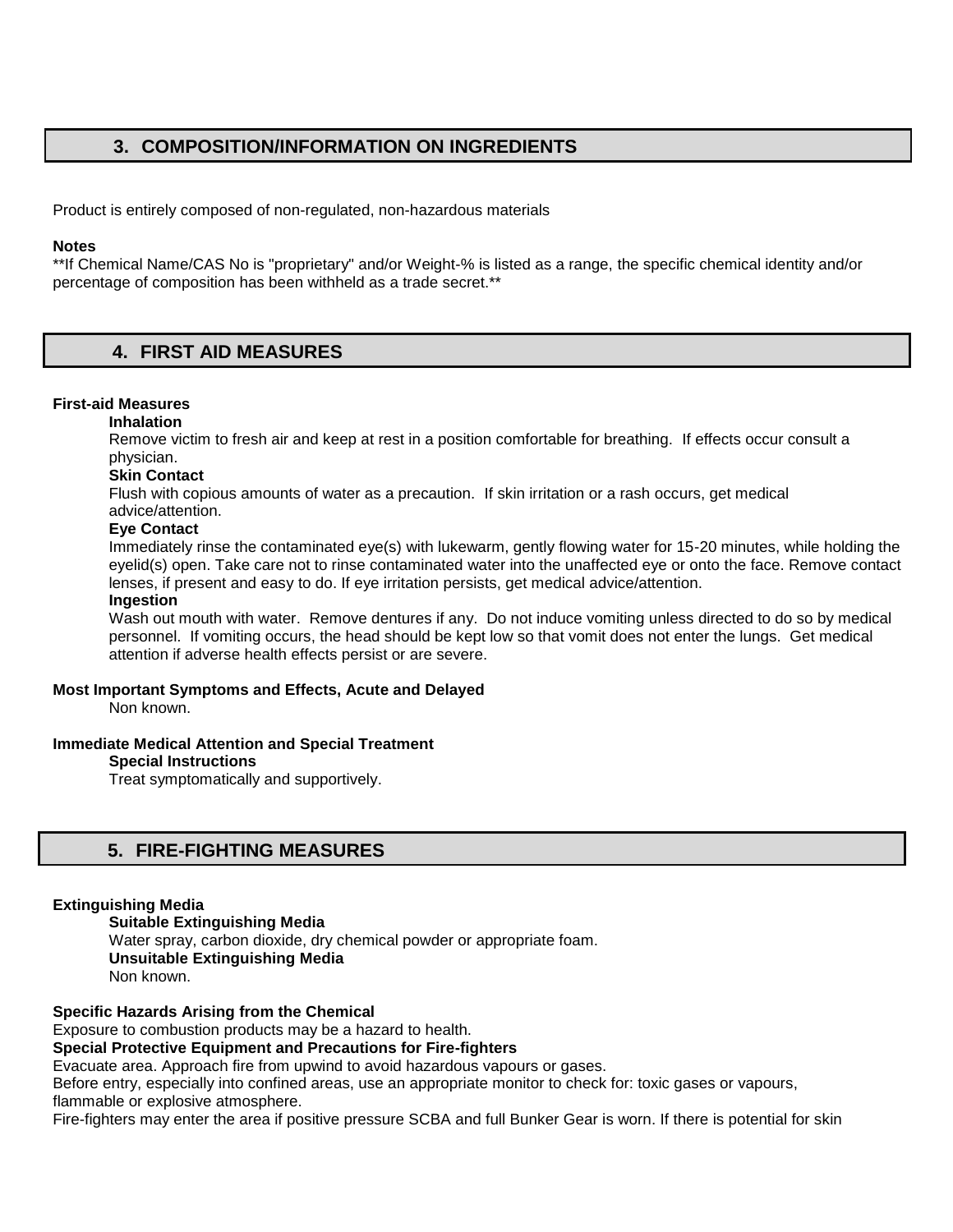contact with concentrated cleaner: chemical protective clothing (e.g. chemical splash suit) and positive pressure SCBA may be necessary. See Skin Protection in Section 8 (Exposure Controls/Personal Protection) for advice on suitable chemical protective materials.

# **6. ACCIDENTAL RELEASE MEASURES**

### **Personal Precautions, Protective Equipment, and Emergency Procedures**

Follow safe handling advice and personal protective equipment recommendations.

#### **Environmental Precautions**

Discharge into the environment must be avoided. Prevent further leakage or spillage if safe to do so. Prevent spreading over a wide area (e.g. by containment or oil barriers). Retain and dispose of contaminated wash water. Local authorities should be advised if significant spillages cannot be contained.

## **Methods and Materials for Containment and Cleaning Up**

Soak up with inert absorbent material. For large spills, provide diking or other appropriate containment to keep material from spreading. If diked material can be pumped, store recovered material in appropriate container. Clean up remaining materials from spill with suitable absorbent. Local or national regulations may apply to releases and disposal of this material, as well as those materials and items employed in the cleanup of releases. You will need to determine which regulations are applicable. Sections 13 and 15 of this SDS provide information regarding certain local or national requirements.

#### **Other Information**

Report spills to local health, safety and environmental authorities, as required.

# **7. HANDLING AND STORAGE**

#### **Precautions for Safe Handling**

When handling diluted product: no special handling precautions are necessary. Use only with adequate ventilation. Handle in accordance with good industrial hygiene and safety practice. Take care to prevent spills, waste and minimize release to the environment.

## **Conditions for Safe Storage**

Keep in properly labeled containers. Store in accordance with the particular national regulations. Store separate from incompatible materials (see Section 10: Stability and Reactivity).

# **8. EXPOSURE CONTROLS/PERSONAL PROTECTION**

## **Control Parameters**

Contains no substances with occupational exposure limit values.

## **Appropriate Engineering Controls**

General ventilation is usually adequate. Provide eyewash and safety shower if contact or splash hazard exists. When handling large quantities of concentrated product: use a local exhaust ventilation and enclosure, if necessary, to control amount in the air.

#### **Individual Protection Measures**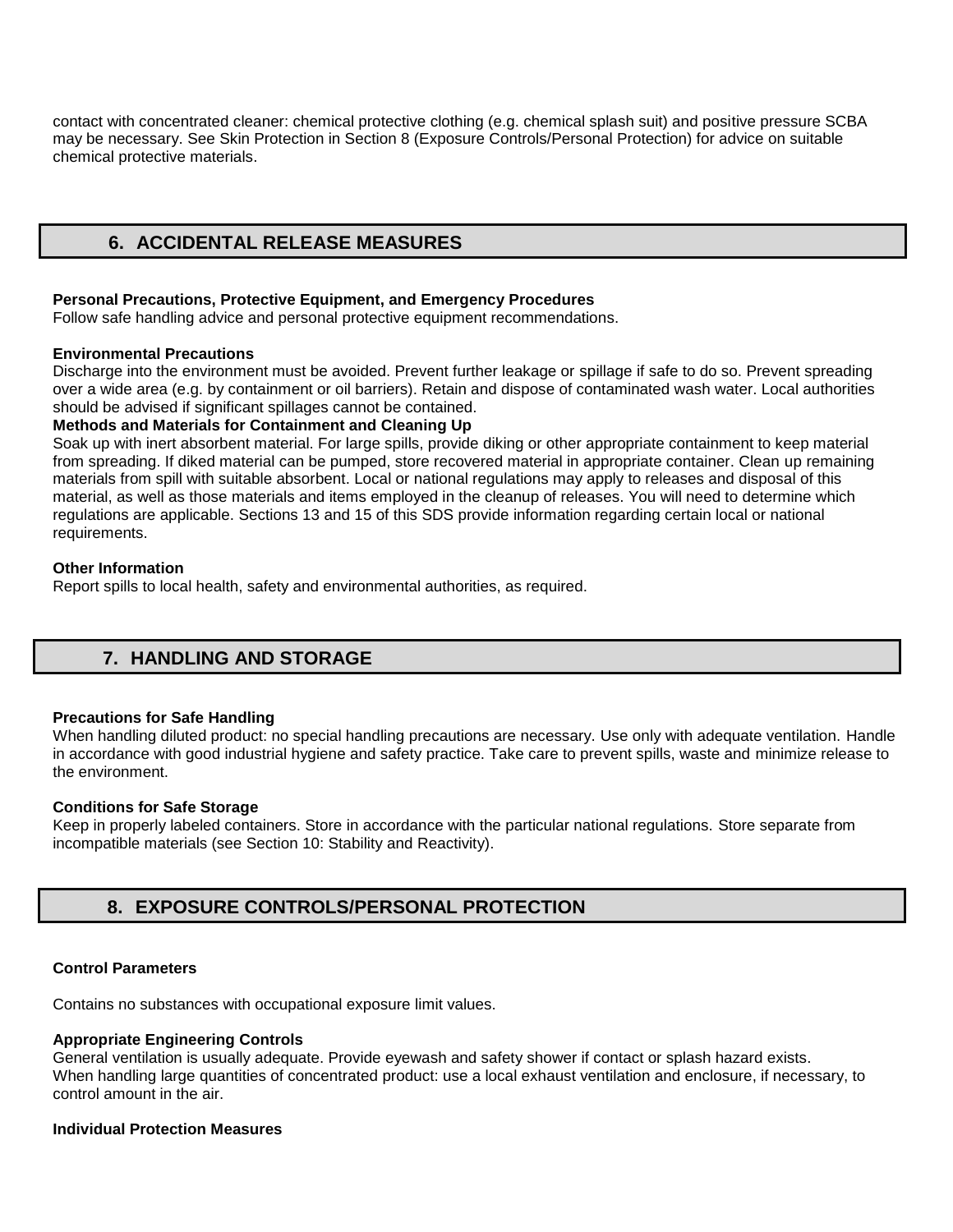#### **Eye/Face Protection**  Do not get in eyes. Wear chemical safety goggles. **Skin Protection**  Skin should be washed after contact. **Other Personal Protection Data:** Ensure that eyewash stations and safety showers are proximal to the workstation location. When using do not eat, drink or smoke. Wash contaminated clothing before re-use.

# **9. CHEMICAL AND PHYSICAL PROPERTIES**

#### **Basic Physical and Chemical Properties**

| Appearance                          | Green Liquid                    |
|-------------------------------------|---------------------------------|
| Odour                               | Cherry                          |
| <b>Odour Threshold</b>              | Not available                   |
| рH                                  | Not available                   |
| <b>Melting Point/Freezing Point</b> | $0^{\circ}$ C / 32 $^{\circ}$ F |
| <b>Initial Boiling Point/Range</b>  | Not available                   |
| <b>Flash Point</b>                  | Not available                   |
| <b>Evaporation Rate</b>             | Not available                   |
| Flammability (solid, gas)           | Not applicable (liquid).        |
| <b>Upper/Lower Flammability or</b>  | Not available                   |
| <b>Explosive Limit</b>              |                                 |
| <b>Vapour Pressure</b>              | Not available                   |
| Vapour Density (air = 1)            | Not available                   |
| <b>Relative Density (water = 1)</b> | $0.98 - 1.05$ kg/L at 20 °C     |
| <b>Solubility</b>                   | Soluble in water                |
| <b>Auto-ignition Temperature</b>    | Not available                   |
| <b>Decomposition Temperature</b>    | Not available                   |
| <b>Viscosity</b>                    | Not available                   |
| <b>Other Information</b>            |                                 |
| <b>Physical State:</b>              | Liquid                          |
|                                     |                                 |

# **10. STABILITY AND REACTIVITY**

#### **Reactivity**

Not reactive. Not sensitive to mechanical impact.

## **Chemical Stability**

Normally stable.

## **Possibility of Hazardous Reactions**

None expected under normal conditions of storage and use.

#### **Conditions to Avoid**  None known.

**Incompatible Materials**  Oxidizing agents (e.g. peroxides)

## **Hazardous Decomposition Products**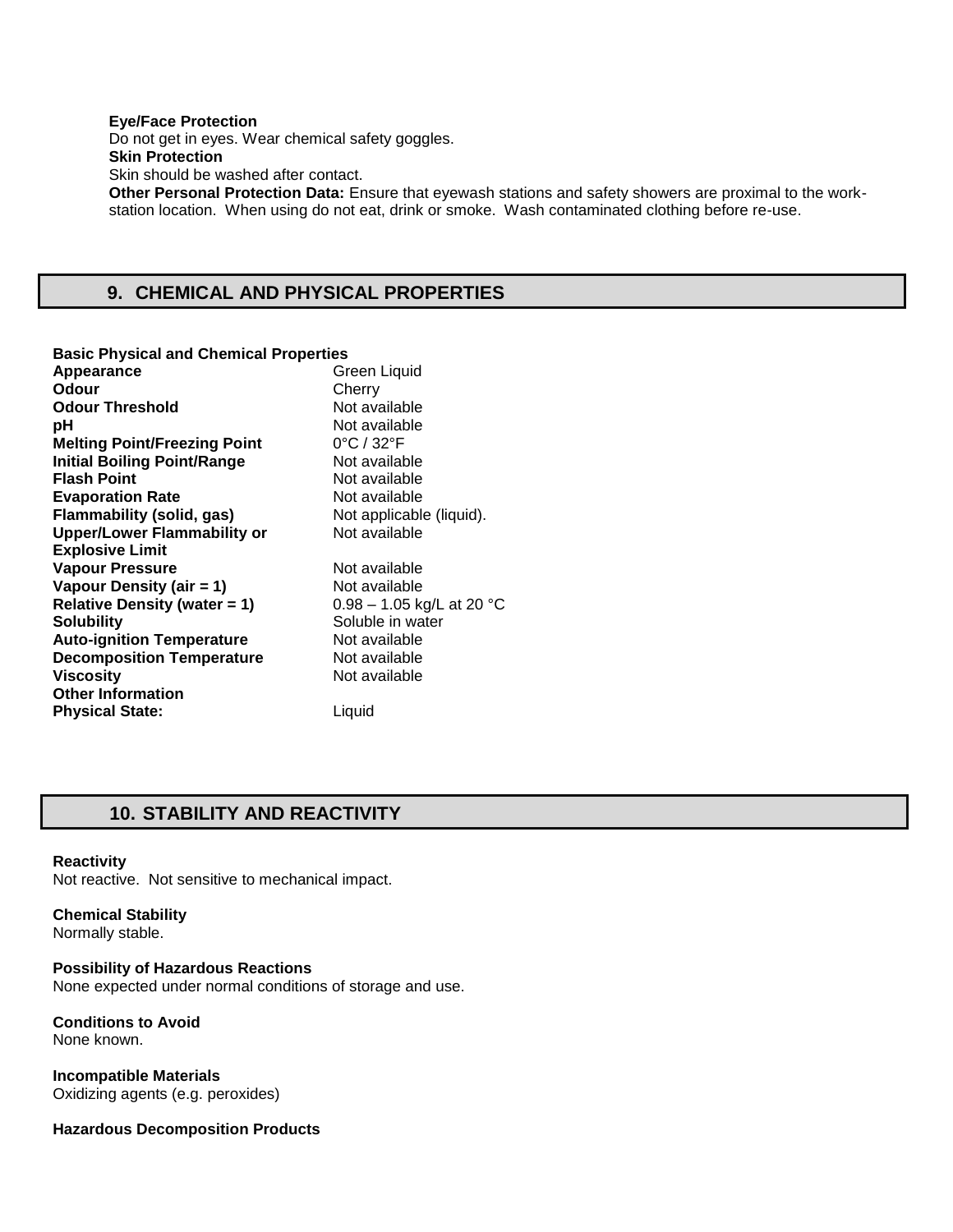# **11. TOXICOLOGICAL INFORMATION**

| <b>Likely Routes of Exposure</b>      | Inhalation; skin contact; eye contact; ingestion.           |
|---------------------------------------|-------------------------------------------------------------|
| <b>Potential Health Effects</b>       |                                                             |
| Eyes:                                 | Cause of irritation.                                        |
| Skin:                                 | Health injuries are not known or expected under normal use. |
| Ingestion:                            | Health injuries are not known or expected under normal use. |
| Inhalation:                           | Health injuries are not known or expected under normal use. |
| Chronic Exposure :                    | Health injuries are not known or expected under normal use. |
| <b>Experience with Human Exposure</b> |                                                             |
| Eye contact:                          | Redness, irritation.                                        |
| Skin contact:                         | No symptoms known or expected.                              |
| Ingestion:                            | No symptoms known or expected.                              |
| Inhalation:                           | No symptoms known or expected.                              |
| <b>Toxicity</b>                       |                                                             |
| Acute oral toxicity:                  | Acute toxicity estimate $(ATE):$ > 5,000 mg/kg              |
| Acute inhalation toxicity:            | No data available                                           |
| Acute dermal toxicity:                | Acute toxicity estimate $(ATE)$ : > 5,000 mg/kg             |

**STOT (Specific Target Organ Toxicity) - Single Exposure Inhalation**  Not classified.

# **Aspiration Hazard**

Not an aspiration hazard.

#### **STOT (Specific Target Organ Toxicity) - Repeated Exposure**  Not classified.

## **Skin Corrosion/Irritation**

Prolonged skin contact may cause temporary irritation.

## **Serious Eye Damage/Eye Irritation**

Mild eye irritation

## **Respiratory or Skin Sensitization**

This product is not expected to cause respiratory or skin sensitization.

#### **Carcinogenicity**

This product is not considered to be a carcinogen by IARC, ACGIH, NTP, or OSHA**.** 

## **Reproductive Toxicity**

This product is not expected to cause reproductive or developmental effects.

### **Germ Cell Mutagenicity**

No data available to indicate product or any components present at greater than 0.1% are mutagenic or genotoxic.

## **Interactive Effects**

No information was located.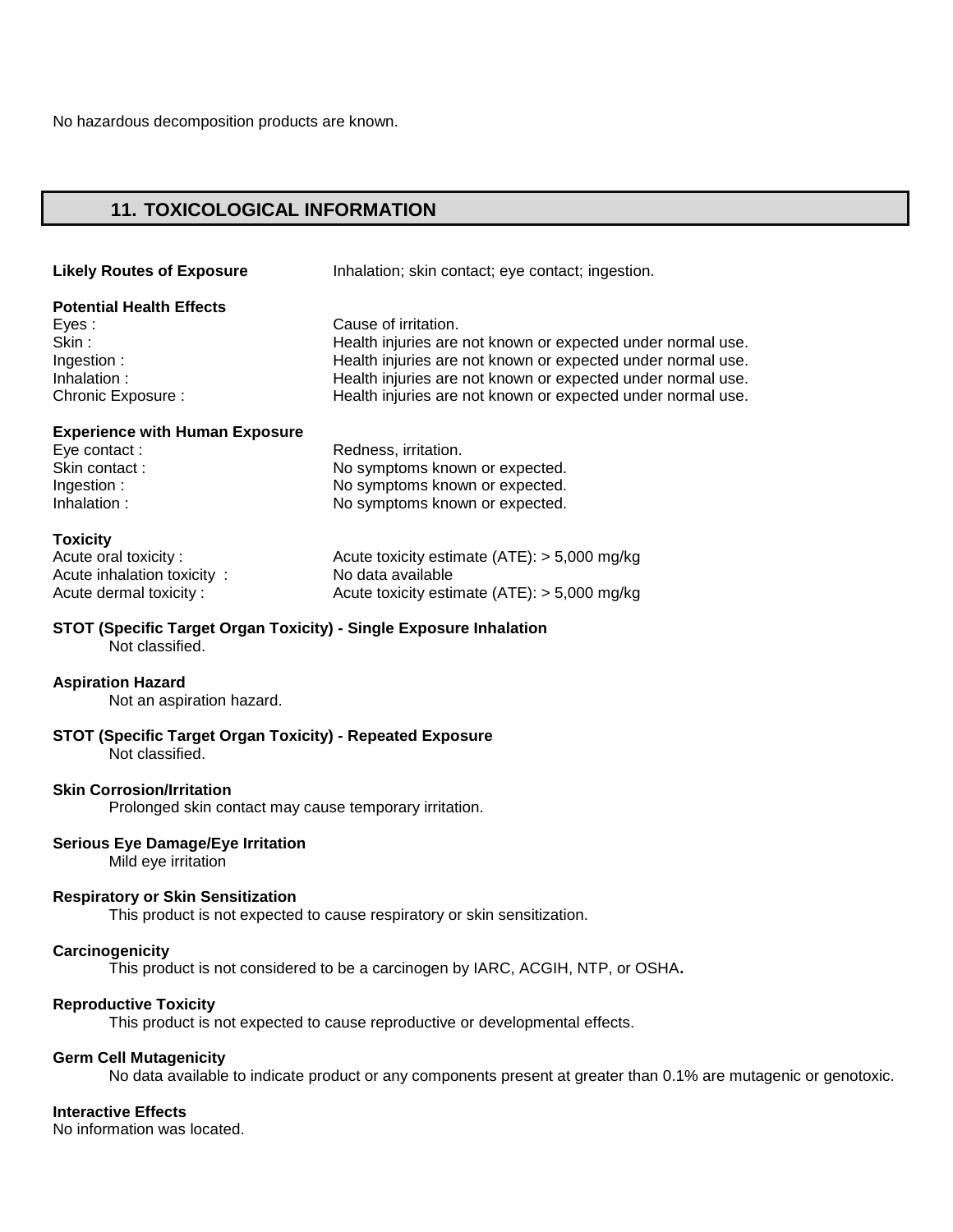No information was located.

# **12. ECOLOGICAL INFORMATION**

This section is not required by WHMIS. This section is not required by OSHA.

# **13. DISPOSAL CONSIDERATIONS**

#### **Disposal Methods**

Recommended disposal methods are for the product, as sold. (Used material may contain other hazardous contaminants). The required hazard evaluation of the waste and compliance with the applicable hazardous waste laws are the responsibility of the user.

Disposal methods: Diluted product can be flushed to sanitary sewer.

Disposal considerations: Dispose of in accordance with local, state, and federal regulations.

# **14. TRANSPORT INFORMATION**

**DOT (U.S.): DOT Shipping Name:** Not Regulated. **DOT Hazardous Class** Not Applicable. **DOT UN Number:** Not Applicable. **DOT Packing Group:** Not Applicable. **DOT Reportable Quantity (lbs):** Not Available. **Marine Pollutant:** No.

**TDG (Canada): TDG Shipping Name:** Not Regulated. **Hazard Class:** Not Applicable. **UN Number:** Not Applicable. **Packing Group:** Not Applicable. **Marine Pollutant:** No.

**Special Precautions for User** Not applicable

**Transport in Bulk According to Annex II of MARPOL 73/78 and the IBC Code**  Not applicable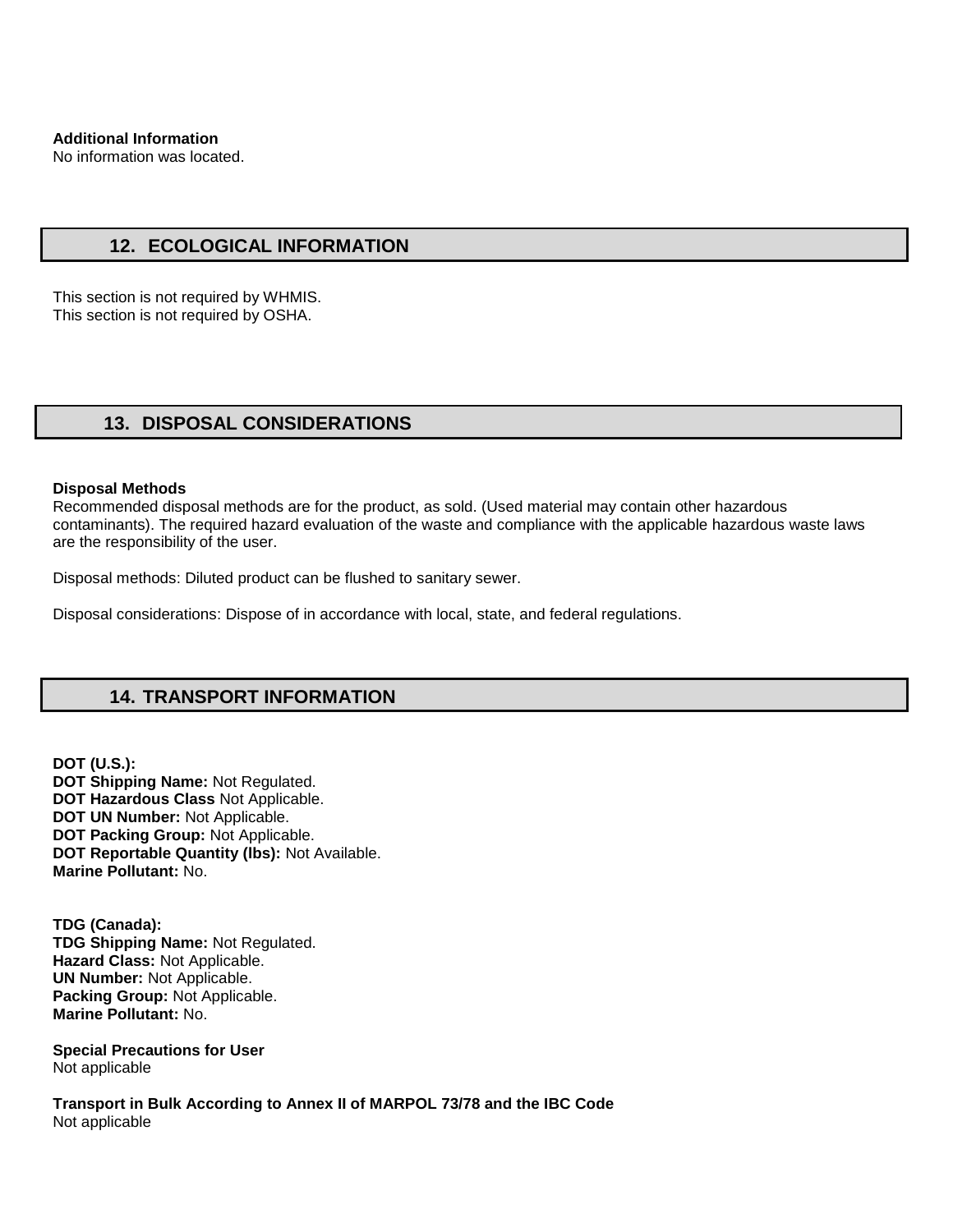# **15. REGULATORY INFORMATION**

**U.S. TSCA Inventory Status:** All components of this product are either on the Toxic Substances Control Act (TSCA) Inventory List or exempt.

**Canadian DSL Inventory Status:** All components of this product are either on the Domestic Substances List (DSL), the Non-Domestic Substances List (NDSL) or exempt.

**California Proposition 65:** Not Listed. **MA Right to Know List:** Listed. **New Jersey Right-to-Know List:** Listed. **Pennsylvania Right to Know List:** Listed.

**WHMIS Hazardous Class:** NON-CONTROLLED

# **16. OTHER INFORMATION**

| <b>Additional Information:</b> | This product has been classified in accordance with the Globally Harmonized System of<br>Classification and Labeling of Chemicals (GHS) and the SDS contains all the information<br>required by the Hazardous Products Regulations (HPR).                                                                                                                                                                                                                                                                                                                                                                                                                                                                           |
|--------------------------------|---------------------------------------------------------------------------------------------------------------------------------------------------------------------------------------------------------------------------------------------------------------------------------------------------------------------------------------------------------------------------------------------------------------------------------------------------------------------------------------------------------------------------------------------------------------------------------------------------------------------------------------------------------------------------------------------------------------------|
| Prepared by:                   | The Environmental, Health and Safety Department of Genesis Chemicals Ltd                                                                                                                                                                                                                                                                                                                                                                                                                                                                                                                                                                                                                                            |
| Date of Latest Revision:       | September 6, 2017                                                                                                                                                                                                                                                                                                                                                                                                                                                                                                                                                                                                                                                                                                   |
| <b>Key to Abbreviations:</b>   | $IARC = International Agency for Research on Cancer. Group 3 = Not classified as to its$<br>carcinogenicity to humans. ACGIH® = American Conference of Governmental Industrial<br>Hygienists. A4 = Not classifiable as a human carcinogen. NTP = National Toxicology<br>Program. OSHA = US Occupational Safety and Health Administration. ACGIH® =<br>American Conference of Governmental Industrial Hygienists. TLV® = Threshold Limit<br>Value. TWA = Time-Weighted Average. STEL = Short-term Exposure Limit. A4 = Not<br>classifiable as a human carcinogen. OSHA = US Occupational Safety and Health<br>Administration. PEL = Permissible Exposure Limits. IDLH = Immediately Dangerous to Life<br>and Health. |
| Disclaimer:                    | <b>NOTICE TO READER:</b><br>Genesis Chemicals, expressly disclaims all express or implied warranties of<br>merchantability and fitness for a particular purpose, with respect to the product or<br>information provided herein, and shall under no circumstances be liable for incidental or<br>consequential damages.                                                                                                                                                                                                                                                                                                                                                                                              |
|                                | Do not use ingredient information and/or ingredient percentages in this SDS as a product<br>specification. For product specification information refer to a Product Specification Sheet<br>and/or a Certificate of Analysis. These can be obtained from your local Genesis<br><b>Chemicals Sales Office.</b>                                                                                                                                                                                                                                                                                                                                                                                                        |
|                                | All information appearing herein is based upon data obtained from the manufacturer and/or<br>recognized technical sources. While the information is believed to be accurate, Genesis<br>Chemicals makes no representations as to its accuracy or sufficiency. Conditions of use<br>are beyond Genesis Chemicals' control and therefore users are responsible to verify this                                                                                                                                                                                                                                                                                                                                         |